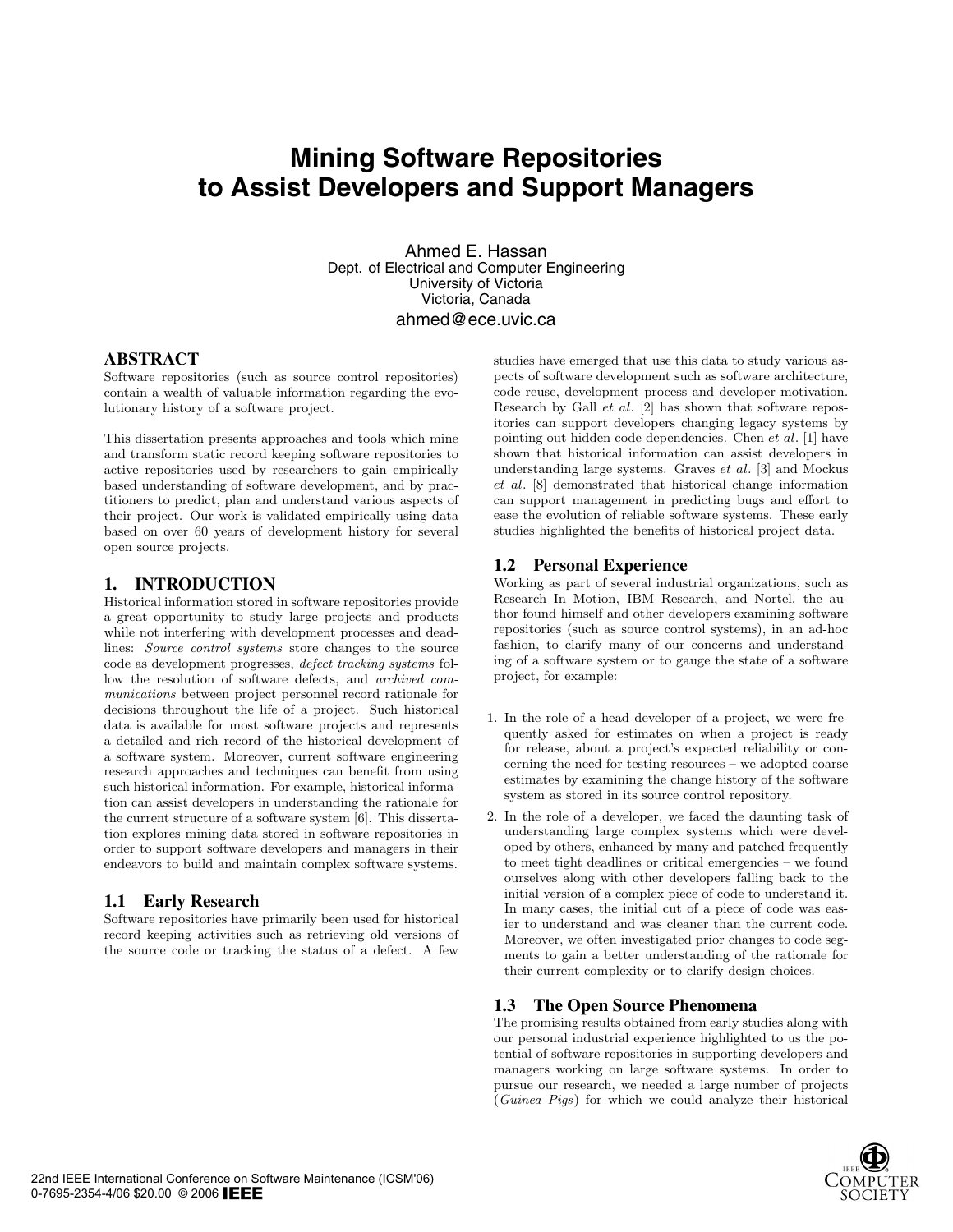development records. The explosive growth of open source offered us the opportunity to study several large open source projects who keep their repositories accessible online for developers around the world to contribute to their project. Furthermore, most of the project's communication and development documentation is archived online. The large number of available projects and the ease of access to their history permitted us to empirically verify our proposed techniques and approaches, and to interpret our findings.

## **2. RESEARCH HYPOTHESIS**

Early findings and our industrial experience lead to the formation of our research hypothesis. We believe that:

**☞**

Software repositories contain a wealth of valuable information about the evolution of a software project. By mining such historical information, we can develop techniques and approaches to support developers and managers in their endeavors to build and maintain complex software systems.

Throughout out the dissertation, we demonstrated the value of mining software repositories by studying and formalizing ad-hoc techniques adopted by practitioners who use historical records as part of their day to day job. In particular, we developed approaches and techniques that use the evolutionary history of software projects to assist:

• Developers:

**✎**

**✍**

- − in understanding legacy code and discovering the rationale behind the current software structure.
- − in ensuring that changes are propagated to the appropriate parts of the code.
- Managers:
- − in predicting faults in a software system.
- − in allocating their limited testing resources to the most appropriate parts of the software system.

We as well demonstrated that the mining process can be automated in order to robustly process the historical records for long lived software systems. By automating this process, we could study a large number of systems. By documenting and presenting our process, interested researchers and practitioners could easily apply or extend our proposed techniques, and could investigate other possible uses of the recovered data.

#### **3. OVERVIEW OF THE DISSERTATION**

Our dissertation work could be broken into three different parts. Each part focuses on the interests of particular roles (researchers, developers, and managers). For researchers, we presented techniques to automate the mining process of large historical repositories. For developers and managers, we presented techniques to help them understand, maintain, and manage large projects using historical information.

#### **3.1 Extracting Information From Repositories**

Although software repositories are available for most large software projects, the data stored in these repositories has rarely been the focus of software engineering research. We believe that this is mainly owing to the following hurdles:

- 1. The limited access to such repositories prevented researchers from studying them. Companies in many cases are not willing to offer researchers access to such detailed historical information about their software systems. Another possible source for repositories to study is academic projects. Unfortunately, software systems developed in academia tend to have a small number of developers, a short life span, and their development history is not as rich nor as interesting as the history of long lived industrial software systems.
- 2. The complexity of processing large repositories in an automated fashion hindered the adoption and integration of data from software repositories in other software engineering research. In many cases, software engineering researchers do not have the expertise required nor do they have the interest to recover data from software repositories.

With the advent of open source systems, researchers had access to rich repositories for large projects developed by hundreds of developers over extended periods of time. This lead to early research in mining software repositories which was based on open source projects [1]. The second hurdle concerning the complexity of extracting information from these large historical repositories remained. To overcome this hurdle, we proposed evolutionary code extractors. These extractors automatically recover the evolutionary history of software systems and represent it in a simple and easy to access format, hence the data becomes more accessible for researchers to investigate and integrate in their studies.

We designed and developed an evolutionary code extractor for the C programming language called C-REX. C-REX mines the data stored by a source control system as an example of a software repository. Whereas, most source control systems record changes to the code at the file level, C-REX traces changes to specific source code entities, such as functions, variables, or data type definitions. C-REX can then track details such as:

- Addition, removal, or modification of a source code entity such as adding or removing a function.
- Changes to dependencies between source code entities. For example, we can determine that a function no longer uses a specific variable or that a function now calls another function.

Furthermore, C-REX lexically analyzes the content of the change message attached to a modification to automatically classify modifications into three types: Fault Repairing modifications (FR), Feature Introduction modifications (FI), and General Maintenance modifications (GM). The recovered data is stored in a format that is easy to process by researchers with little knowledge about software repositories.

Using the data recovered by C-REX for several open source projects, we conducted a survey to investigate how practitioners make use of change messages and what type of information exists in them. We investigated the quality of automatic classifications done by C-REX. We also asked practitioners to compare change messages in open source systems to ones in commercial systems. In particular, we sought to answer questions such as:

• Do developers usually enter meaningful and descriptive change messages?

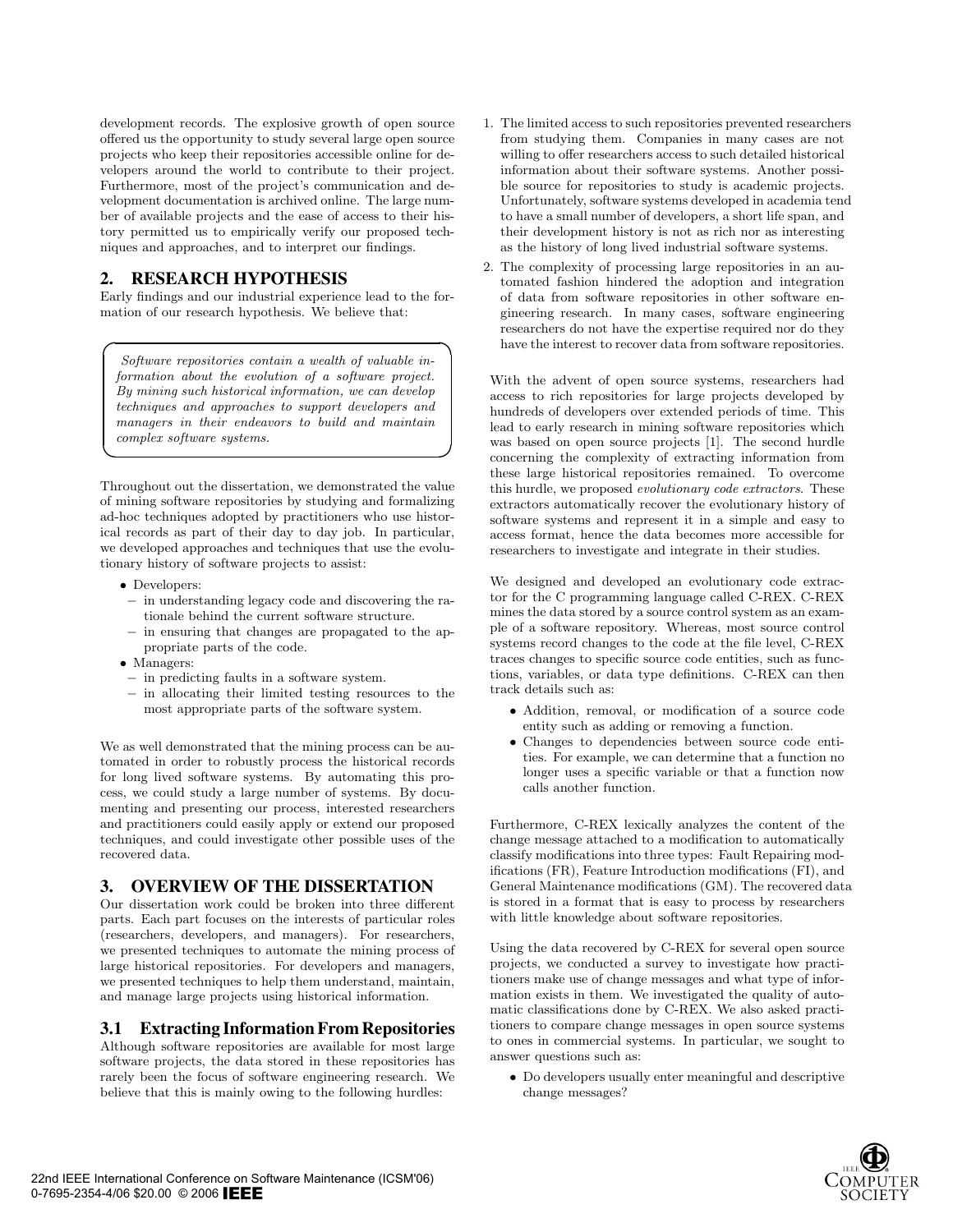- Do developers monitor such messages and react to their content?
- Do developers make use of these message as they maintain and enhance code, or are they ignored?
- Can we automatically determine the type of a change as being a bug fix or a feature?

The findings of our survey suggest that change messages are a valuable resource which practitioners use to maintain and manage software projects. For example, practitioners use change messages to understand the code when they are fixing a bug. Moreover, change messages in open source projects are similar to messages that developers encounter in large commercial projects. An automated approach to determine the purpose of a change using the change message is likely to produce results similar to a manual analysis performed by professional developers. The results of our survey along with our ability to automate the mining process of software repositories encouraged us to investigate techniques and approaches to study and formalize practitioners' ad-hoc uses of repositories. The following two parts of our dissertation study the use of historical data derived from software repositories to support developers and managers.

## **3.2 Using Software Repositories to Support Developers**

Developers maintaining large software projects need tools to assist them in changing the software system and understanding it. The cost of performing incorrect changes to a legacy system is very expensive since it will likely introduce bugs.

Dependency graphs have been proposed and used in many studies and maintenance activities to assist developers in understanding large software systems before they embark on modifying them to meet new requirements or to repair faults. Call graphs and data usage graphs are the most commonly used dependency graphs. These graphs show the current structure of the software system (e.g. In a compiler, an Optimizer function calling a Parser function). These graphs fail to reveal details about the structure of the system that are needed to gain a better understanding. For example, traditional call graphs cannot give the rationale behind an Optimizer function calling a Parser function.

In [6], we presented an approach which recovers valuable information from source control systems and attaches this information to the static dependency graph of a software system. We call this recovered information – Source Sticky Notes. We showed how to use these notes along with the software reflexion framework [9] to assist in understanding the architecture of large software systems. To demonstrate the viability of our approach, we applied it to understand the architecture of NetBSD – a large open source operating system.

In [5], we proposed using the historical project information to assess the claimed benefits of code maintenance tools and strategies. We presented the Development Replay (DR) approach which reenacts the changes stored in source control repositories using a proposed tool or strategy. We presented a case study where the DR approach is used to empirically assess and compare the effectiveness of several not-yetexisting tools which promise to assist developers in propagating code changes. The approach is illustrated through a case study for five large open source systems with over 40 years of development history.

## **3.3 Using Software Repositories to Support Managers**

Managers of large projects need to prevent the introduction of faults, ensure their quick discovery, and their immediate repair while ensuring that the software can evolve gracefully to handle new requirements by customers. Moreover, managers endeavor with varying degrees of success to wisely allocate their limited testing and development resources to the most appropriate parts of the code. Bug prediction and resource allocation issues become non-trivial challenges which managers must face and resolve successfully. Unfortunately, in many cases managers' attempts to resolve these issues are based on ad-hoc techniques and rough approximations. Their success depends on their intuition, experience and chance.

To assist managers in predicting the occurrence of faults and improving the reliability of software systems, we used sound mathematical concepts from information theory, such as Shannon's Entropy, to present a novel view of complexity in software [4]. We proposed a complexity metric that is based on the process followed by developers to produce the code (the code development process) instead of on the code or the requirements. We conjectured that: A chaotic code development process negatively affects its outcome, the software system, through the occurrence of faults. We validated our conjecture empirically through case studies using data derived from the development process history of six large projects with over 60 years of development history. Our entropy measurements have statistically significant better accuracy in predicting the occurrence of faults than simply using the number of prior modifications to a subsystem or prior faults in it as predictors of faults. Using our complexity metric, managers are likely to avoid delays and faults in a project over time.

To assist managers in coping with the challenges of allocating their limited resources effectively, we presented an approach (The Top Ten List) which highlights the ten most susceptible subsystems to have a fault [7]. The list is updated dynamically as the development of a system progresses. Managers can focus testing resources to the subsystems suggested by the list. The Top list approach holds a lot of promise and value for practitioners, it provides a simple and accurate technique to assist them in managing their resources as they maintain large evolving software systems. In contrast to count based techniques which focus on predicting an absolute count of faults in a system over time, or classification based techniques which focus on predicting if a subsystem is fault prone or not, we focus on predicting the subsystem that are most likely to have a fault in them in the near future. For example, even though a subsystem may not be fault prone or may only have a few number of predicted faults, it may be the case that a fault will be discovered in it within the next few days or weeks. Or in another case, even though a fault counting based technique may predict that a subsystem has a large number of faults, the faults may be dormant faults that are not likely to cause concerns in the